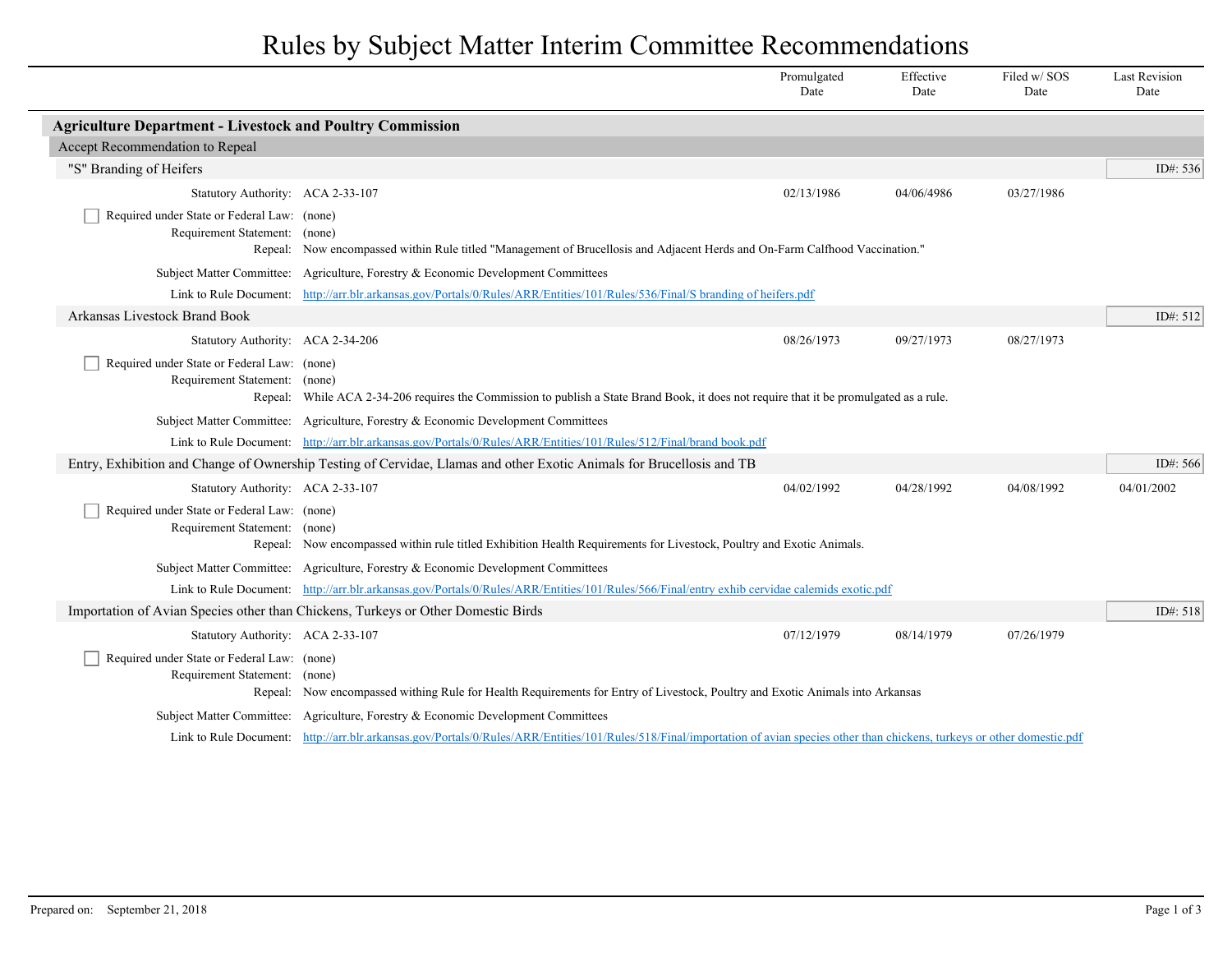## Rules by Subject Matter Interim Committee Recommendations

|                                                                              |                                                                                                                                        | Promulgated<br>Date | Effective<br>Date | Filed w/SOS<br>Date | <b>Last Revision</b><br>Date |
|------------------------------------------------------------------------------|----------------------------------------------------------------------------------------------------------------------------------------|---------------------|-------------------|---------------------|------------------------------|
| Intrastate Regulations for Sale of Ratites at Public Auction                 |                                                                                                                                        |                     |                   |                     | ID#: 578                     |
| Statutory Authority: ACA 2-33-107                                            |                                                                                                                                        | 11/04/1993          | 11/30/1993        | 11/10/1993          |                              |
| Required under State or Federal Law: (none)                                  |                                                                                                                                        |                     |                   |                     |                              |
| Requirement Statement: (none)                                                | Repeal: Superseded by later rules                                                                                                      |                     |                   |                     |                              |
|                                                                              | Subject Matter Committee: Agriculture, Forestry & Economic Development Committees                                                      |                     |                   |                     |                              |
|                                                                              | Link to Rule Document: http://arr.blr.arkansas.gov/Portals/0/Rules/ARR/Entities/101/Rules/578/Final/ratites.pdf                        |                     |                   |                     |                              |
| Livestock Auction Market Regulations                                         |                                                                                                                                        |                     |                   |                     | ID#: 522                     |
| Statutory Authority: ACA 2-33-107                                            |                                                                                                                                        | 06/25/1981          | 07/21/1981        | 07/01/1981          | 09/15/2000                   |
| Required under State or Federal Law: (none)                                  |                                                                                                                                        |                     |                   |                     |                              |
| Requirement Statement: (none)                                                |                                                                                                                                        |                     |                   |                     |                              |
|                                                                              | Repeal: Superseded by later rules                                                                                                      |                     |                   |                     |                              |
|                                                                              | Subject Matter Committee: Agriculture, Forestry & Economic Development Committees                                                      |                     |                   |                     |                              |
|                                                                              | Link to Rule Document: http://arr.blr.arkansas.gov/Portals/0/Rules/ARR/Entities/101/Rules/522/Final/concentration points of cattle.pdf |                     |                   |                     |                              |
| Regulation Governing Entry of Horses into Oaklawn                            |                                                                                                                                        |                     |                   |                     | ID#: 497                     |
| Statutory Authority: ACA 2-33-107                                            |                                                                                                                                        | 07/08/1968          | 09/10/1968        | 08/09/1968          |                              |
| Required under State or Federal Law: (none)<br>Requirement Statement: (none) |                                                                                                                                        |                     |                   |                     |                              |
|                                                                              | Repeal: superseded by later rules                                                                                                      |                     |                   |                     |                              |
|                                                                              | Subject Matter Committee: Agriculture, Forestry & Economic Development Committees                                                      |                     |                   |                     |                              |
|                                                                              | Link to Rule Document: http://arr.blr.arkansas.gov/Portals/0/Rules/ARR/Entities/101/Rules/497/Final/oaklawn.pdf                        |                     |                   |                     |                              |
| Regulation Governing Issuance of Health Certificates                         |                                                                                                                                        |                     |                   |                     | ID#: 501                     |
| Statutory Authority: ACA 2-33-107                                            |                                                                                                                                        | 05/05/1969          | 06/16/1969        | 05/16/1969          |                              |
| Required under State or Federal Law: (none)                                  |                                                                                                                                        |                     |                   |                     |                              |
| Requirement Statement: (none)                                                | Repeal: Superseded by later rules                                                                                                      |                     |                   |                     |                              |
|                                                                              | Subject Matter Committee: Agriculture, Forestry & Economic Development Committees                                                      |                     |                   |                     |                              |
|                                                                              | Link to Rule Document: http://arr.blr.arkansas.gov/Portals/0/Rules/ARR/Entities/101/Rules/501/Final/health certificates.pdf            |                     |                   |                     |                              |
| Regulations Governing Backtagging of Cattle                                  |                                                                                                                                        |                     |                   |                     | ID#: 513                     |
| Statutory Authority: ACA 2-33-107                                            |                                                                                                                                        | 02/26/1974          | 04/01/1974        | 03/01/1974          |                              |
| Required under State or Federal Law: (none)                                  |                                                                                                                                        |                     |                   |                     |                              |
| Requirement Statement: (none)                                                |                                                                                                                                        |                     |                   |                     |                              |
|                                                                              | Repeal: Superseded by later rules                                                                                                      |                     |                   |                     |                              |
|                                                                              | Subject Matter Committee: Agriculture, Forestry & Economic Development Committees                                                      |                     |                   |                     |                              |
|                                                                              | Link to Rule Document: http://arr.blr.arkansas.gov/Portals/0/Rules/ARR/Entities/101/Rules/513/Final/backtagging.pdf                    |                     |                   |                     |                              |